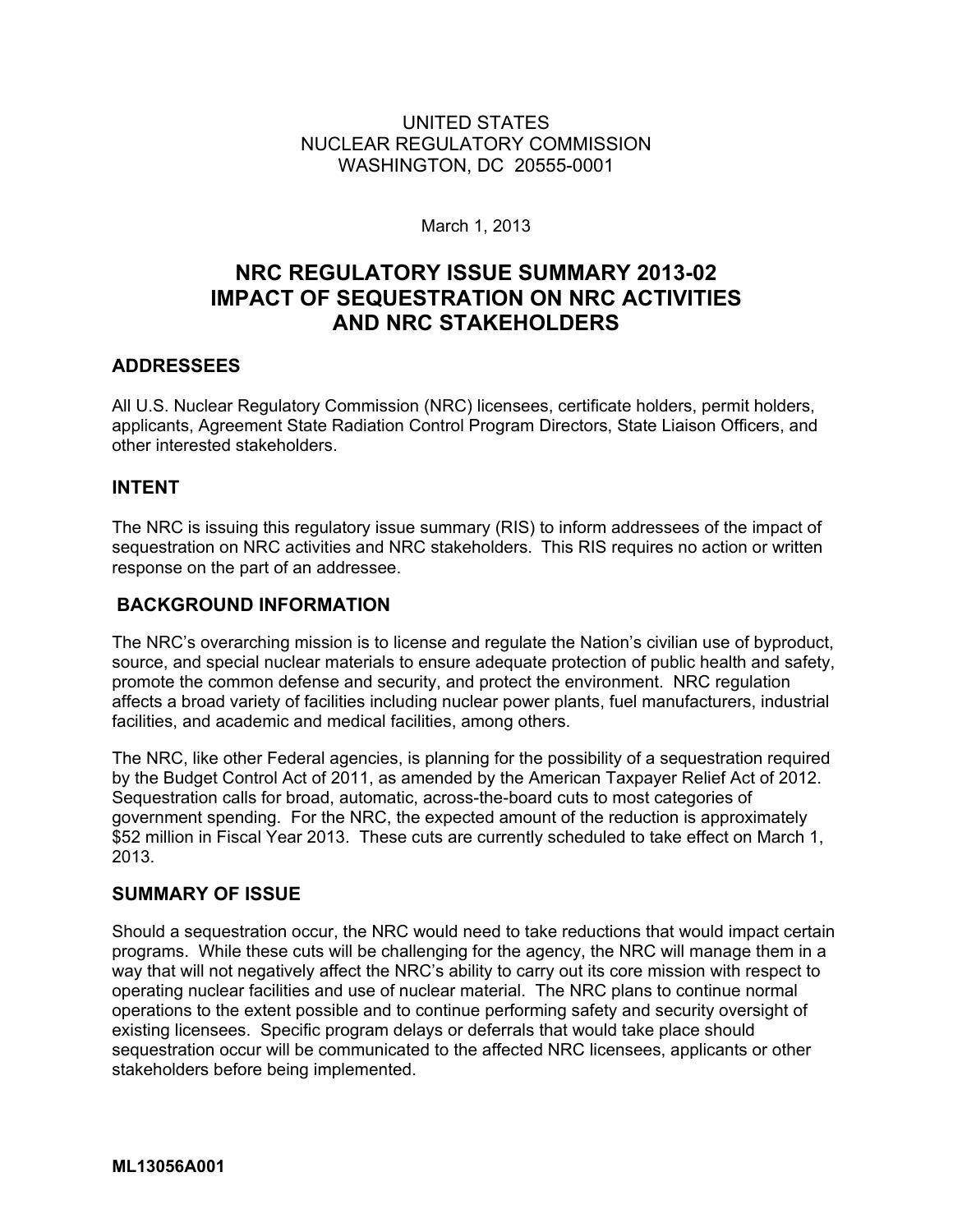### **BACKFIT DISCUSSION**

The staff is not imposing any new or changed positions or regulatory requirements on licensees that constitute backfitting as defined in Title 10 of the *Code of Federal Regulations,* Section 50.109(a)(1) and comparable provisions in other parts of the NRC regulations, nor is it proposing new or changed guidance that should be regarded as backfitting under NRC guidance. No action is required on the part of any licensee; therefore, this document does not constitute a backfit under applicable backfit regulations. Consequently, the staff did not perform a backfit analysis.

# *FEDERAL REGISTER* **NOTIFICATION**

The NRC did not publish a notice of opportunity for public comment on this RIS in the *Federal Register* because the RIS pertains to an administrative aspect of the regulatory process imposed by Federal law.

### **CONGRESSIONAL REVIEW ACT**

The NRC has determined that this action is not a rule as designated by the Congressional Review Act (5 U.S.C. §§ 801–808) and, therefore, is not subject to the Act.

### **PAPERWORK REDUCTION ACT STATEMENT**

This RIS does not contain any information collections and, therefore, is not subject to the Paperwork Reduction Act of 1995 (44 U.S.C. 3501 et seq.).

#### PUBLIC PROTECTION NOTIFICATION

The NRC may not conduct or sponsor, and a person is not required to respond to, a request for information or an information collection requirement unless the requesting document displays a currently valid Office of Management and Budget control number.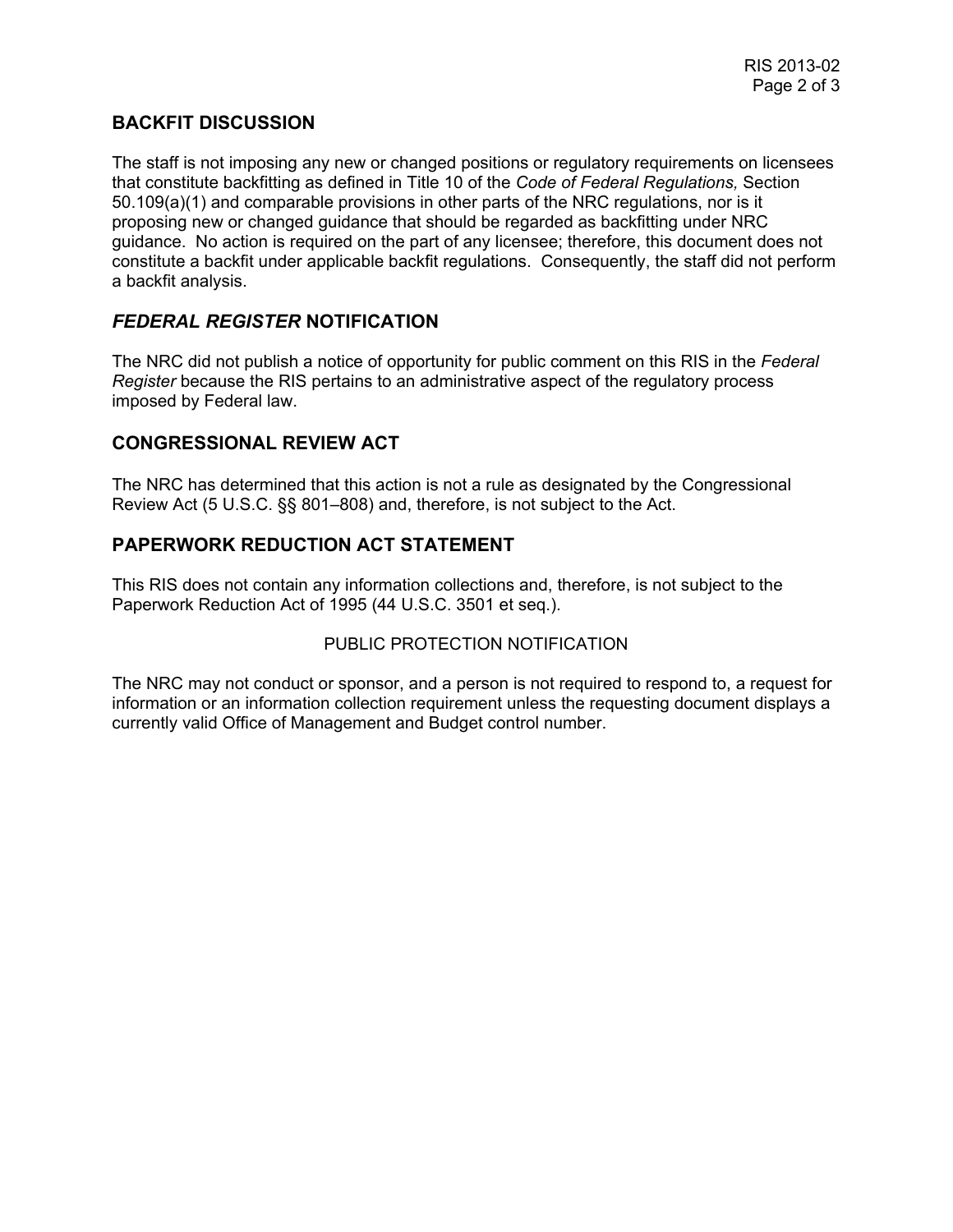# **CONTACTS**

Please direct any questions about this matter to one of the contacts listed below.

/RA/ /RA/

J. E. Dyer R. W. Borchardt

Chief Financial Officer **Executive Director for Operations** 

Contacts:

Jennifer Golder, Budget Director<br>
Office of the Chief Financial Officer

Colonical Office of the Executive Director Office of the Chief Financial Officer (301) 415-7540 **for Operations** E-mail: jennifer.golder@nrc.gov (301) 415-0538

E-mail: ashley.bettis@nrc.gov